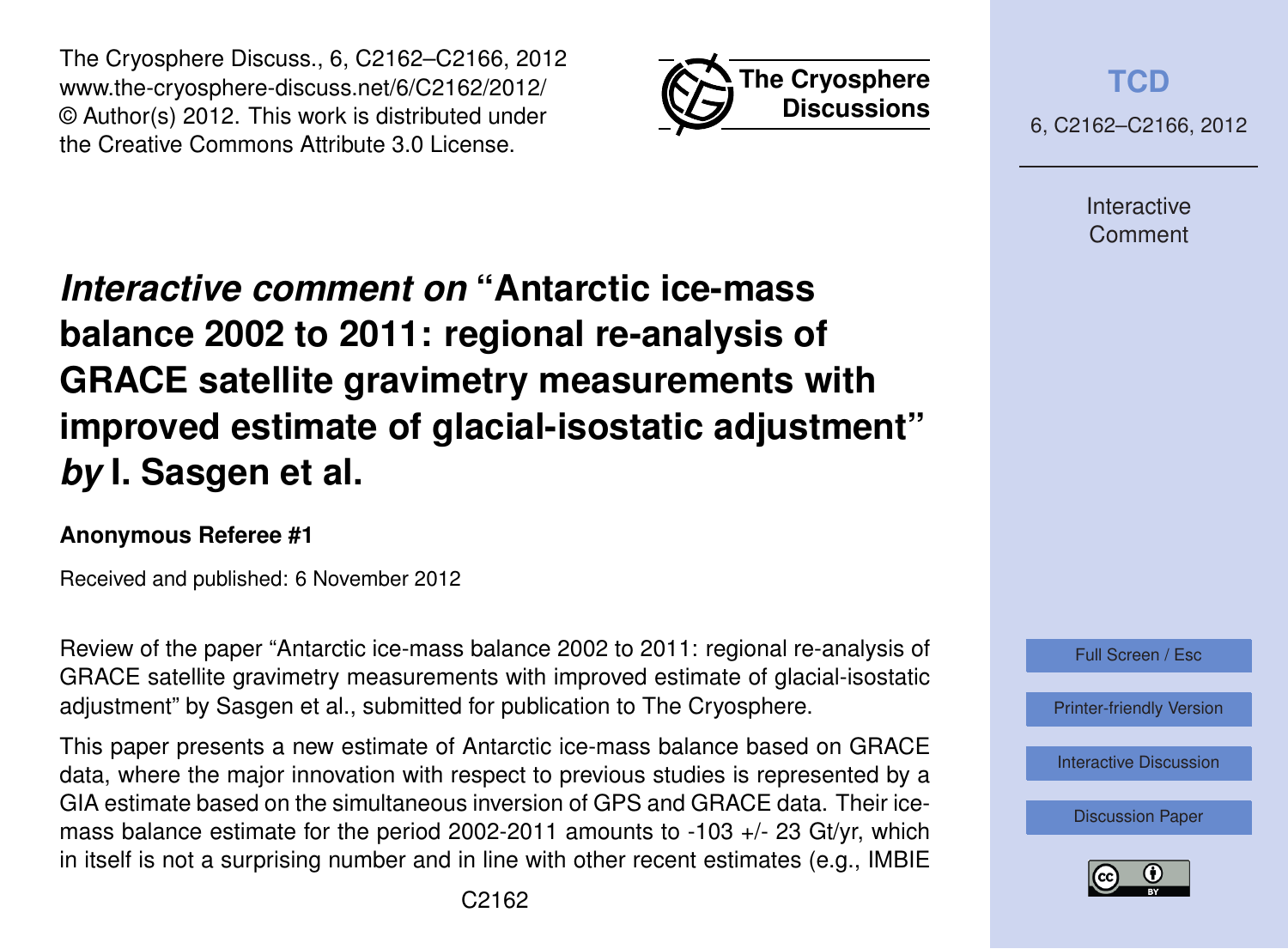results presented at recent meetings). However, the contribution of GIA is only 48 +/- 18 Gt/yr, which is indeed a low estimate. The only study that presents similar figures for the whole AIS is the recent paper by King et al. (2012), though with a significantly different partitioning of GIA between the WAIS and the EAIS that I will discuss later.

The paper is nicely written and the results are relevant to most scientists interested in the past, present and future evolution of the Antarctic Ice Sheet, therefore it certainly qualifies for publication in The Cryosphere. However, in spite of the clarity of the language and the apparent rigor in describing the methodology, I have found it difficult to judge the robustness of the results and their actual dependence on the input models and datasets. Therefore, I recommend a major revision, where the following major points should be clarified.

#### Major points

1) The effect of the inversion for GIA in the Norther Hemisphere (p.3709) is not discussed enough. In the first paragraph of p.3710, the authors declare that far-field GIA causes a "nearly uniform" correction on the GPS rates of 0.6 +/- 0.2 mm/yr. Such a bias will almost entirely originate from a superimposition of geocenter motion and changes in the Earth oblateness, which on a decadal scale are caused by a number of processes: next to GIA, surely by changes in the ice masses, but also by land hydrology and ocean dynamics. The authors seem to be only inverting for GIA and for ice-mass changes in Greenland, Alaska and Antarctica, which in my opinion is not a satisfactory approach. In particular, constraining geocenter motion requires the definition of a global loading model (Blewitt, 2003). This is not necessarily a major problem, but the authors should discuss how any error in this initial bias correction will affect their inversion for Antarctic GIA. Form the first few lines on p.3715 it seems that a second inversion for far-field GIA is performed during the regional inversion for Antarctic GIA, which might allow to compensate for possible errors in the initial guess discussed above. However, the link between the two inversions is not clear and its implications not discussed.

## **[TCD](http://www.the-cryosphere-discuss.net)**

6, C2162–C2166, 2012

Interactive **Comment** 

Full Screen / Esc

[Printer-friendly Version](http://www.the-cryosphere-discuss.net/6/C2162/2012/tcd-6-C2162-2012-print.pdf)

[Interactive Discussion](http://www.the-cryosphere-discuss.net/6/3703/2012/tcd-6-3703-2012-discussion.html)

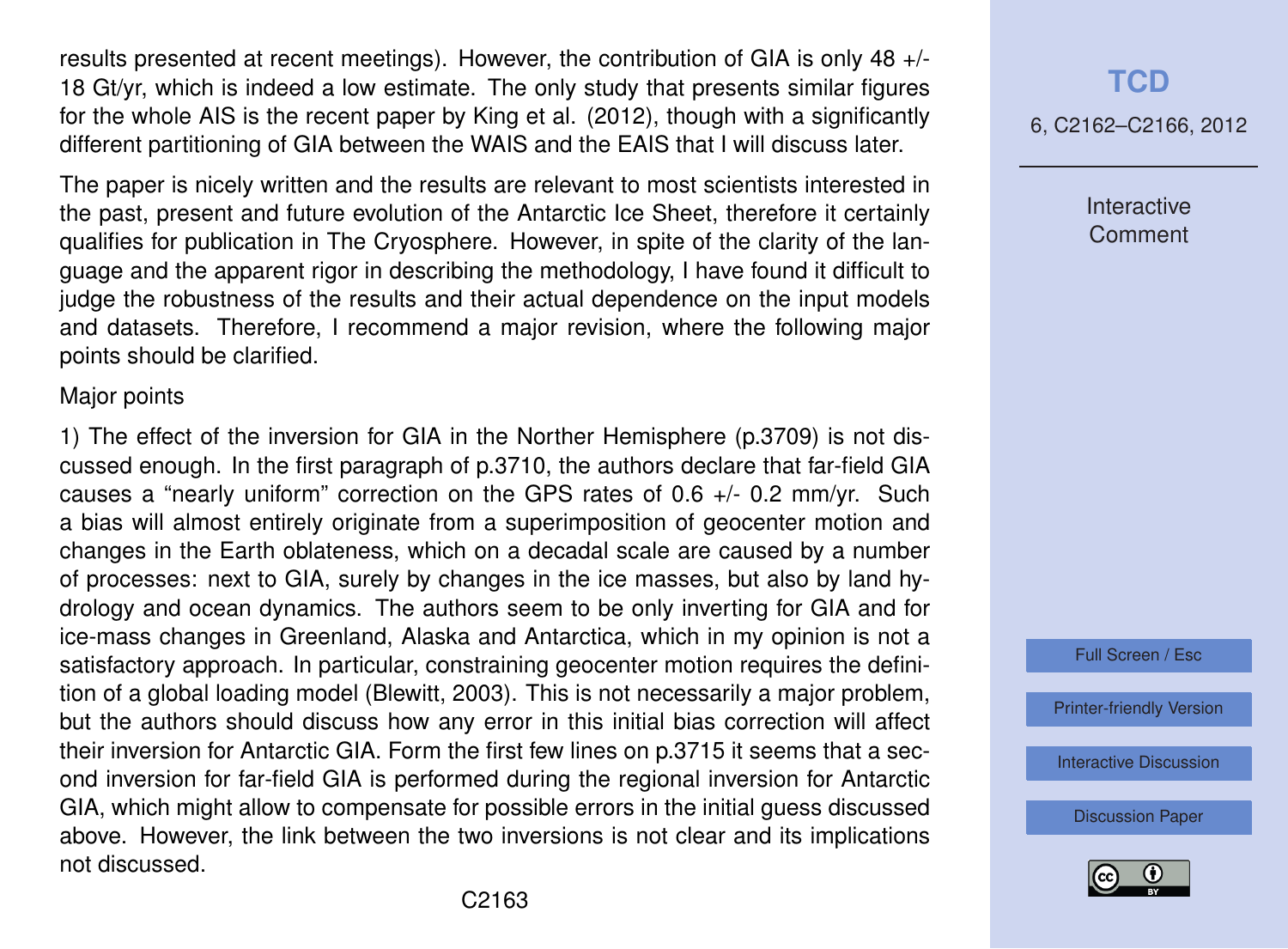2) The impact of the addition of GRACE data to the GPS-only inversion is not clear at all, since Figure 4 only shows averaged values. After trying to gauge the impact of the use of GRACE data in each individual sector from Figure 3, I resorted to making use of the SH coefficients provided in the Supplemental to generate (unsmoothed) plots of GIA-induced surface mass changes for the GRACE-GPS and the GPS-only models. Such two plots should definitely be in the paper, because I believe that, at least for the case of Antarctic GIA, spatial patterns are more relevant than their actual amplitude. Moreover, they serve the double purpose of allowing to see the effect of the GRACE constraint and of facilitating the comparison against other available models. I recommend showing equivalent mass changes (not geoid changes), because they scale almost linearly with uplift rates. As a result of this effort I have verified the validity of the author's generic statement at lines 8-11 of p.3713 that the fit of each parameter Sr is influenced by the contribution of all sectors. Though the statement is somehow obvious to anybody with basic understanding of the physics of GIA (but I guess not to any reader of TC), in its current form it lacks a quantitative measure of this influence.

3) About the use of GRACE data, I wonder why the authors have limited it to the FRIS, and not also to the Ross Ice Shelf, where the same arguments hold, and to the central part of the EAIS, where accumulation is almost null. Those two areas would be important because the Ross Ice Shelf is a region of large GIA differences between various existing models, while an additional constraint over the EAIS might help to resolve potential issues arising from the far-field effects discussed in (1).

4) The authors claim that their results are largely independent on the input GIA models because of the large spectrum of ice and earth models used in this study (l.21-24, p.3710). Personally, I find that using permutations of 3 ice histories and 4 viscosity models over 5 areas does not necessarily proves this statement to be true, considering that model results are highly correlated. In particular, I am not sure I understand the implications of what the authors write about the constrained least-squares approach (l.21-25, p.3712), when they state that the parameter estimate must be close to an

## **[TCD](http://www.the-cryosphere-discuss.net)**

6, C2162–C2166, 2012

Interactive **Comment** 

Full Screen / Esc

[Printer-friendly Version](http://www.the-cryosphere-discuss.net/6/C2162/2012/tcd-6-C2162-2012-print.pdf)

[Interactive Discussion](http://www.the-cryosphere-discuss.net/6/3703/2012/tcd-6-3703-2012-discussion.html)

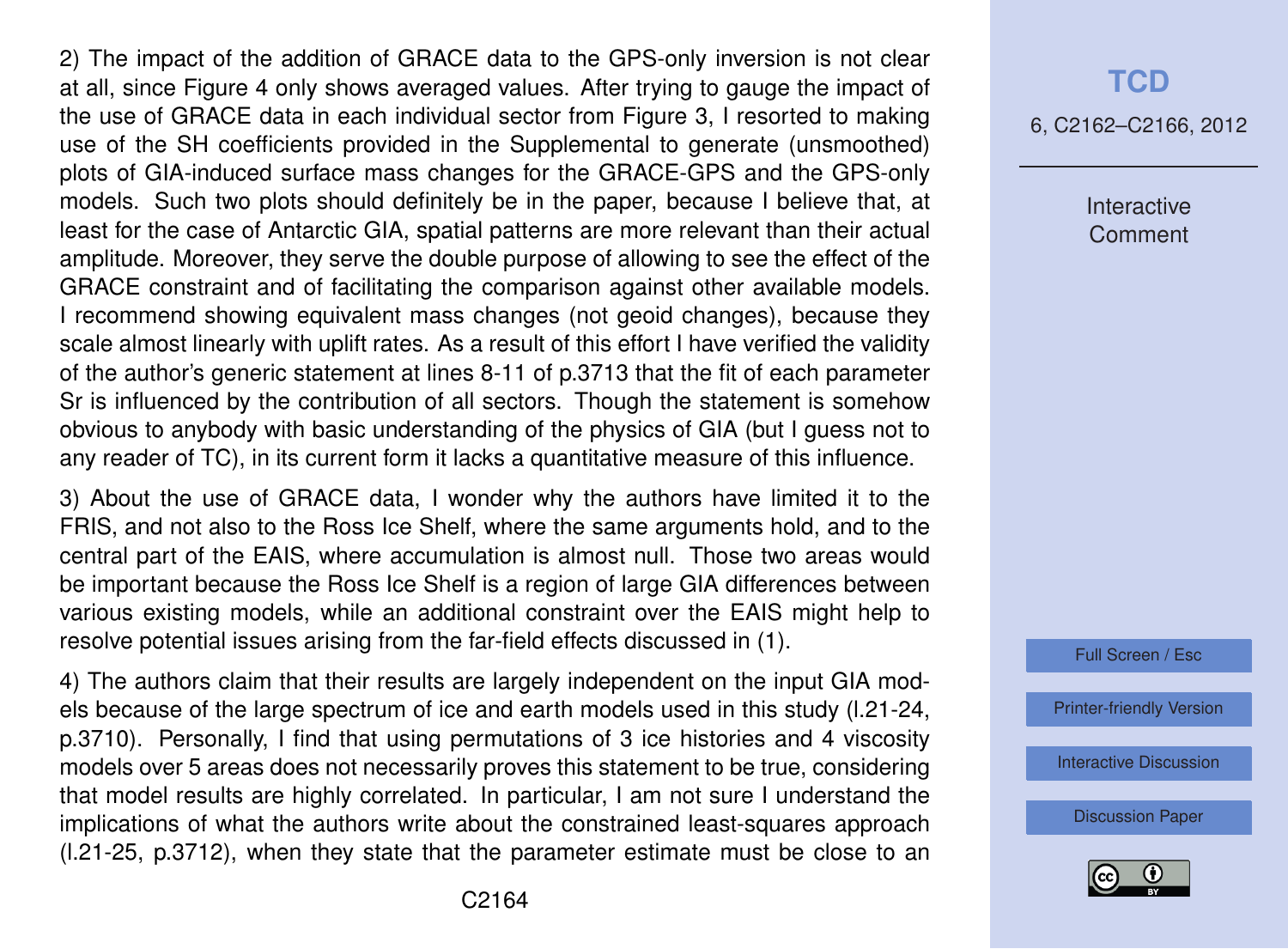a priori value: what would it happen if, for example, all three ice histories missed an area of large GIA? I think that the authors should provide some, at least rudimentary, sensitivity test to actually show that the output of their inversion is not largely affected by the input models. On a related note, I find the range of chosen viscosity values for the upper mantle (Table 1) to be quite limited: this might have to do with the chosen ice histories (in the sense that the combination of the different ice histories and earth models might eventually provide a wide-enough spectrum of GIA predictions), but it certainly deserves a clearer explanation. Finally, considering the existing trade-offs between ice histories and earth models, I do not see the need to model lateral variations in lithospheric thickness (l.25-28, p.3711), which also largely limits the possibility for other researchers to reproduce the results presented in this paper (since the access to 3D GIA models is very limited).

#### Additional comments

5) The authors seem to produce GIA estimates of radial displacement in the center of figure (CF) and GIA estimates of geoid height change in the center of mass (presumably of the whole earth, CM). I wonder why this choice, considering that the GPS data of Thomas et al. (2012) are expressed in the CM.

6) There seems to be some inconsistency in notation between the text on p.3712 (l.13- 14), where it is stated that a single scalar parameter SˆGRACE is derived, and the explanation of the symbols of eq.2, where SˆGRACE is a vector.

7) It would be nice to also see a spatial plot of the result of the GRACE-only inversion, since a mean bias of -1 mm/yr with respect to the GPS results does not sound too bad. Moreover, this bias might have to do with the GRACE-only estimate of the contribution of the Norther Hemisphere.

8) It seems that the errors associated with the GRACE scaling factor are heavily affecting the solution (a 10% change in those errors changes the total GIA estimate by 10-20%). Is it possible that the given GIA uncertainty is too optimistic?

6, C2162–C2166, 2012

Interactive **Comment** 



[Printer-friendly Version](http://www.the-cryosphere-discuss.net/6/C2162/2012/tcd-6-C2162-2012-print.pdf)

[Interactive Discussion](http://www.the-cryosphere-discuss.net/6/3703/2012/tcd-6-3703-2012-discussion.html)